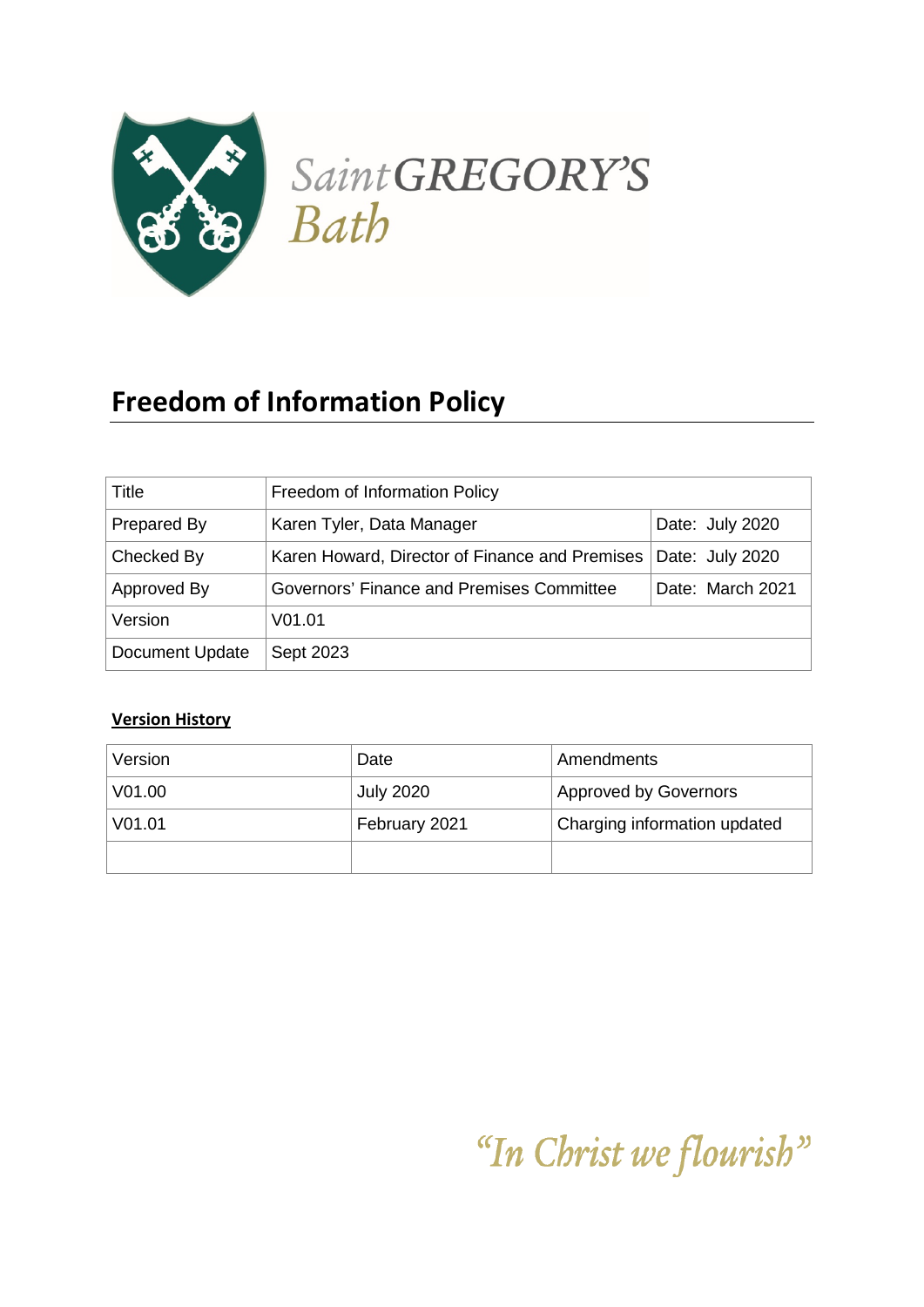#### **Introduction**

As an educational provider, St Gregory's has an obligation to publish a Freedom of Information policy, outlining how we will meet our duties under the Freedom of Information Act 2000 and associated regulations. This policy outlines our procedures for:

- the publication of information;
- providing applicants who have requests for specific information with advice and assistance throughout the duration of their requests.

It also clarifies our position regarding the appropriate limit to the costs incurred by the school in obtaining any requested information.

#### **Legal Framework**

This policy has due regard to the following legislation:

- The General Data Protection Regulation
- The Data Protection Act 2018
- The Freedom of Information Act 2000
- The Freedom of Information and Data Protection (Appropriate Limit and Fees) Regulations 2004

It should be read in conjunction with the school's Data Protection Policy.

#### **1. Publication of Information**

#### **1.1. Publication Scheme**

The school maintains a Publication Scheme, which is a list of the types of information that are made publicly available. Please see Appendix 1 for this scheme. Much of this information is available on our website. Requests for hard copies of information should be submitted to the Data Protection Officer either by email to [dpo@st](mailto:dpo@st-gregorys.org.uk)[gregorys.org.uk](mailto:dpo@st-gregorys.org.uk) or by post to St Gregory's Catholic College, Combe Hay Lane, Odd Down, Bath, BA2 8PA. Please mark all correspondence "**PUBLICATION SCHEME INFORMATION REQUEST".** The information provided will be in the language in which it is held, or another language that is legally required. If, under relevant disability and discrimination regulations, the school is legally obliged to provide the information in other forms and formats, it will do so.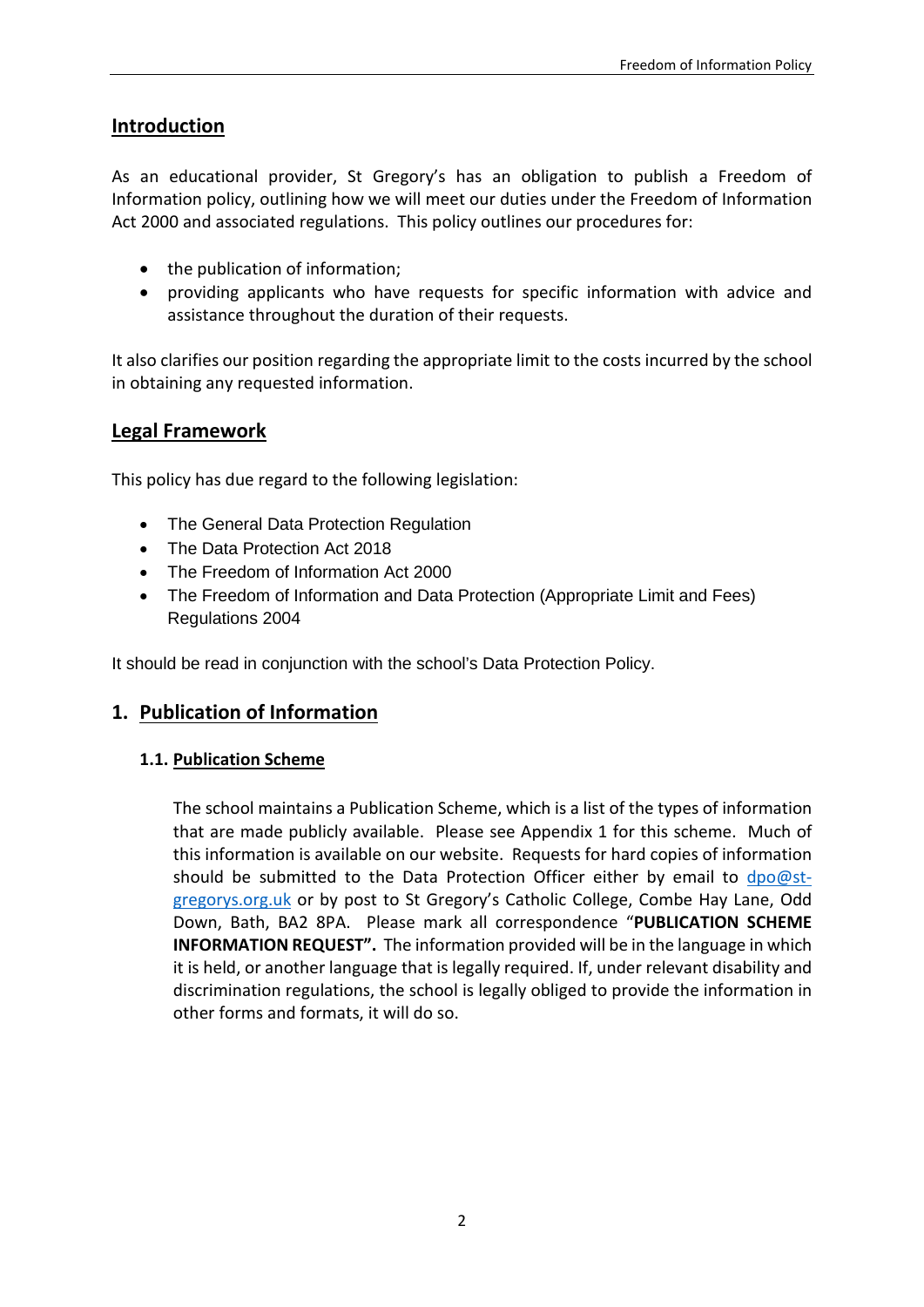#### **1.2. Charges**

Information published on our website is free, although you may incur costs from your Internet Service Provider. If you do not have Internet access, you can access our website using a local library or an Internet Café. Where hard copies of information are requested, a small charge may be made to cover disbursements incurred, such as photocopying, printing and postage. Photocopying will be charged at 10p per sheet for black and white and 25p per sheet for colour. Postage will be the actual cost of standard 2nd class mail.

#### **2. Requests for Other Specific Information**

#### **2.1. Rights of Access to Information**

Requests for information that is not available through the Publication Scheme should be submitted to the Data Protection Officer either by email to [dpo@st](mailto:dpo@st-gregorys.org.uk)[gregorys.org.uk](mailto:dpo@st-gregorys.org.uk) or by post to St Gregory's Catholic College, Combe Hay Lane, Odd Down, Bath, BA2 8PA. Please mark all correspondence "**FREEDOM OF INFORMATION REQUEST".** The request should state the name of the applicant and include an address for correspondence (which can be an email address). It must adequately describe the information requested. If a request is submitted in a foreign language, the school is not expected to obtain a translation of the request. For the request to be processed, the school will ask the applicant to provide their request in English. Provided that the request meets the requirements set out above, the school will comply with its duty to confirm whether it holds information of the description specified in the request or not within 20 school days, or 60 working days if this is shorter, from receipt of the request. Where a fee is charged, the timeframe within which the school has to respond to the request begins from the day the fee is received. The school will not be able to comply with the above where:

The school reasonably requires further information to meet a Freedom of Information request and has informed the applicant of this requirement, but is not subsequently supplied with that further information;

The information is no longer readily available as it is contained in files that have been placed in archive storage or is difficult to access for similar reasons;

A request for information is exempt under section 2 of the Freedom of Information Act 2000; The cost of providing the information exceeds the statutorily imposed appropriate limit of £450. The cost is estimated at £25 per hour of work, ie the time needed to find, extract and photocopy (if required) the information requested. Therefore there is a maximum of 18 hours work that the school will undertake. If the school feels that any request will take more time than this, it is not required to provide the information. The school will advise the applicant on what could be provided within the 18 hour limit. Where multiple requests are made to the school within 60 consecutive working days of each other, either by a single person or by different persons who appear to be acting in concert, the estimated cost of complying with any of the requests is to be taken to be the total costs to the school of complying with all of them.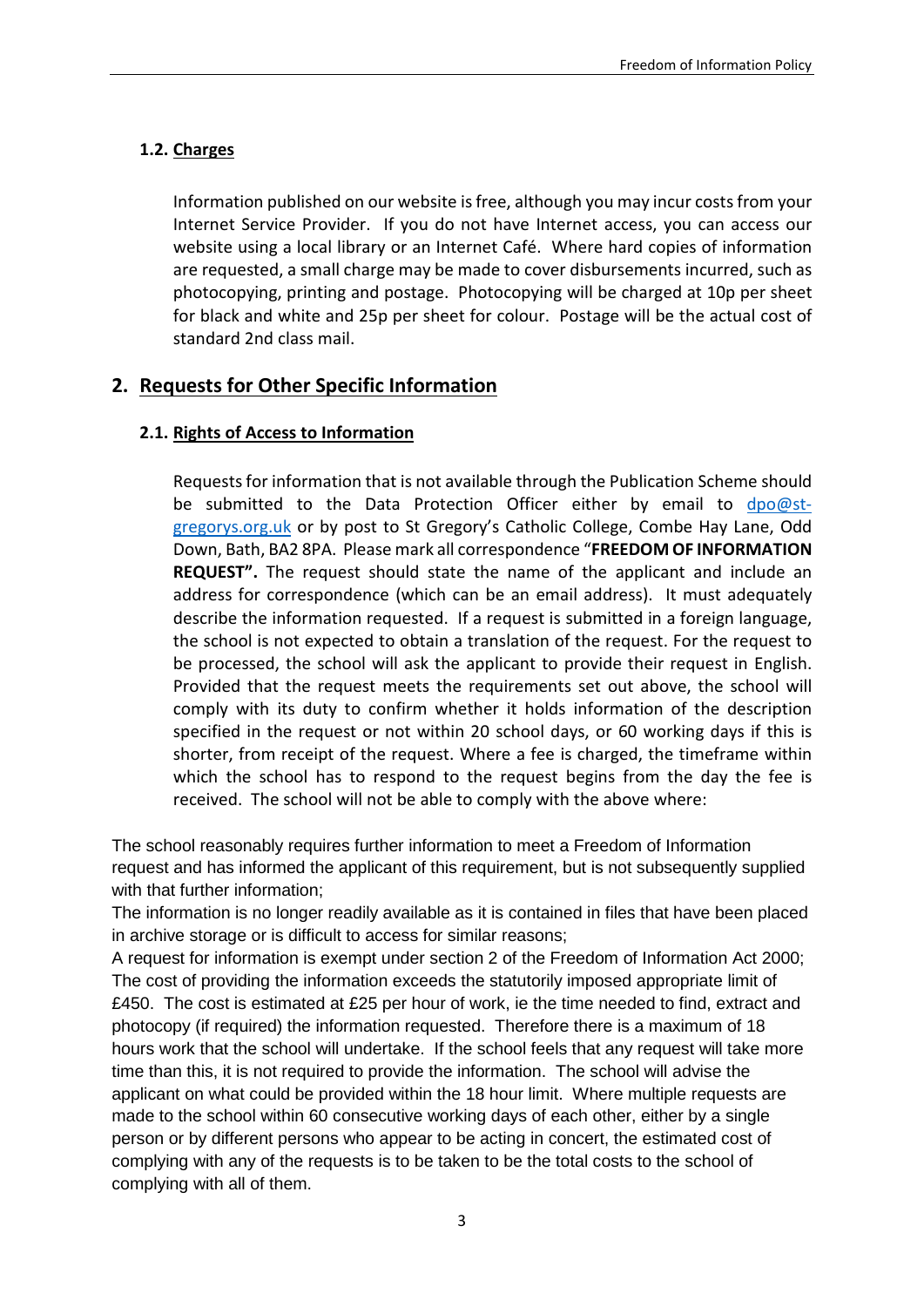The request is vexatious;

The request is a repeated request from the same person made within 60 consecutive working days of the initial one;

A fee notice was not honoured;

The requested information is not held by the school for the purposes of the school's business.

Where information is, or is thought to be, exempt the school will, within 20 school days, give notice to the applicant which specifies the reason for the exemption. If information falls within scope of a qualified exemption, and the school needs additional time to consider the public interest test, the school may extend the deadline. In most cases, the extension will exceed no more than a further 20 school days.

Where a public interest test extension is required, the school will write to the applicant to inform them of this, stating which exemption(s) the extension relies on and why and giving a revised deadline for when the applicant will receive their response.

Requests for information that is not recorded by the school (e.g. requests for explanations, clarification of policy and comments on the school's business) will not be considered valid requests. In these cases, the applicant will be provided with an explanation of why their request will not be treated under the Freedom of Information Act 2000 and the school will respond to the applicant through other channels as appropriate.

The information provided to the applicant will be in the format that they have requested, where possible. Otherwise the school will assist the applicant by discussing alternative formats in which it can be provided. The information provided will also be in the language in which it is held, or another language that is legally required. If, under relevant disability and discrimination regulations, the school is legally obliged to provide the information in other forms and formats, it will do so.

In some cases, a request may be dealt with under more than one access regime, e.g. if the request involves both information about the school and personal information, it will be dealt with under the Freedom of Information Act 2000 and the Data Protection Act 2018.

Staff are made aware that it is a criminal offence to alter, deface, block, erase, destroy or conceal any information held by the school with the intention of preventing disclosure following a request.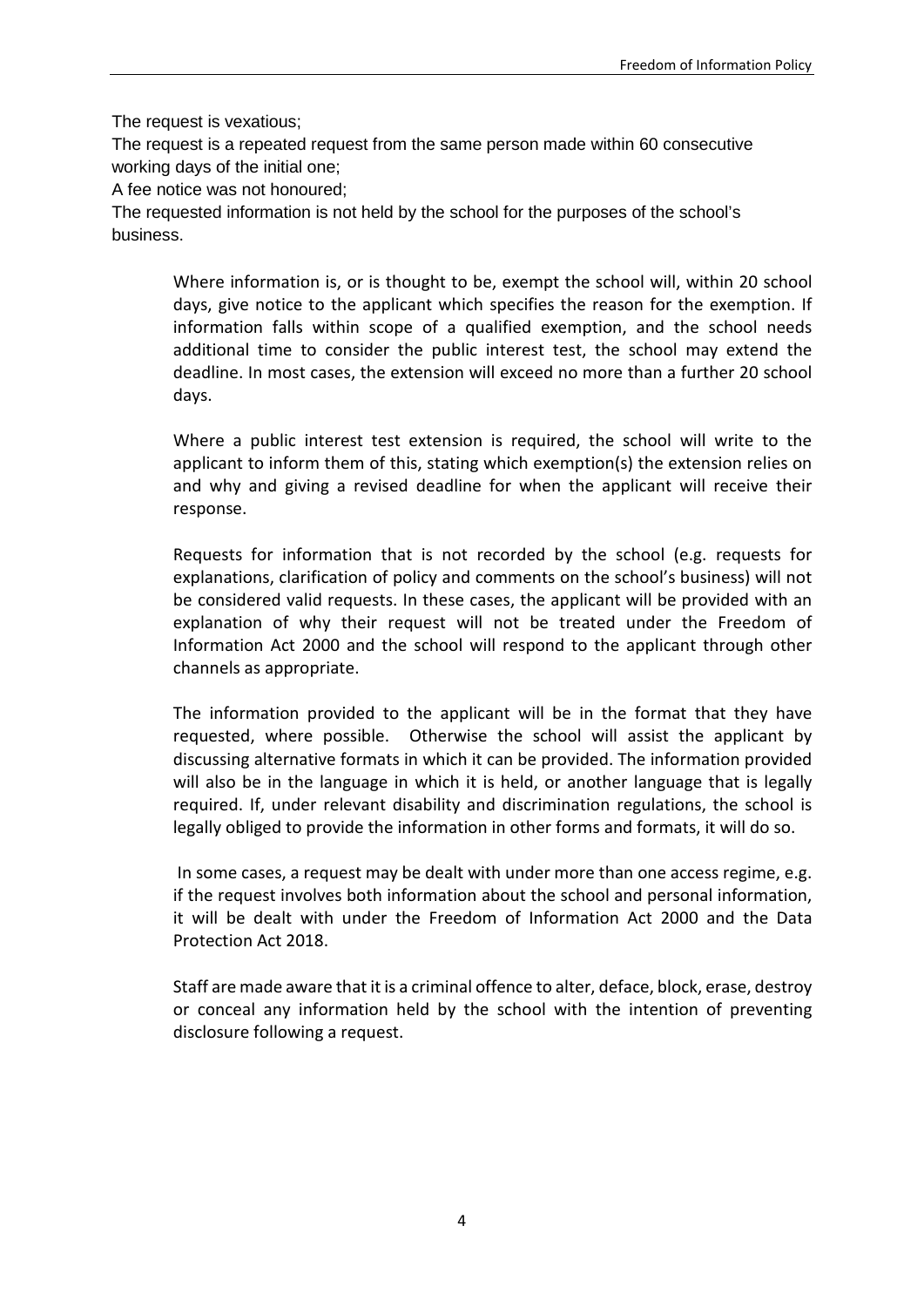#### 2.2. **Charging Fees**

Charges may be made for disbursements such as the following:

- Complying with the applicant's preferences about the format in which they would like to receive the information;
- Printing and photocopying:
- Postage and packaging.

The fees will not exceed the total cost to the school of informing the person making the request whether we hold the information and communicating the information to that person. The school will give the applicant a written notice stating that a fee is to be charged for the school's compliance within 20 days of receiving the request. Where a fee is to be charged, the school will not be able to comply with the request unless the fee is paid within a period of three months, beginning with the day on which the fees notice is given to the applicant. Where a fee is paid by cheque, the school has the right to wait until the cheque is cleared before commencing work. Once a fee is received, the school will inform the applicant of the revised response deadline, i.e. an additional 20 school days (or 60 working days).

#### 2.3. **Advice and Assistance**

The school will meet its duty to provide advice and assistance, as far as is reasonable, to any person who proposes to make, or has made, requests for information to the school. The school may offer advice and assistance as follows:

- Informing an applicant of their rights under the Freedom of Information Act 2000;
- Assisting an individual in the focus of their request;
- Advising an applicant if information is available elsewhere and how to access this information;
- Keeping an applicant informed on the progress of their request;
- Informing applicants about the types of information the school holds and the format in which it is available, as well as about the fees regulations and charging procedures.

The school will make early contact with an individual and keep them informed of the process of their request. We will accurately record and document all correspondence concerning the clarification and handling of any request.

Where an applicant's request has been refused because the information is accessible by other means, the school will advise the applicant how and where information can be obtained. Where the request has been refused because the information is intended for future publication or research, the school will advise the applicant of when this publication is expected.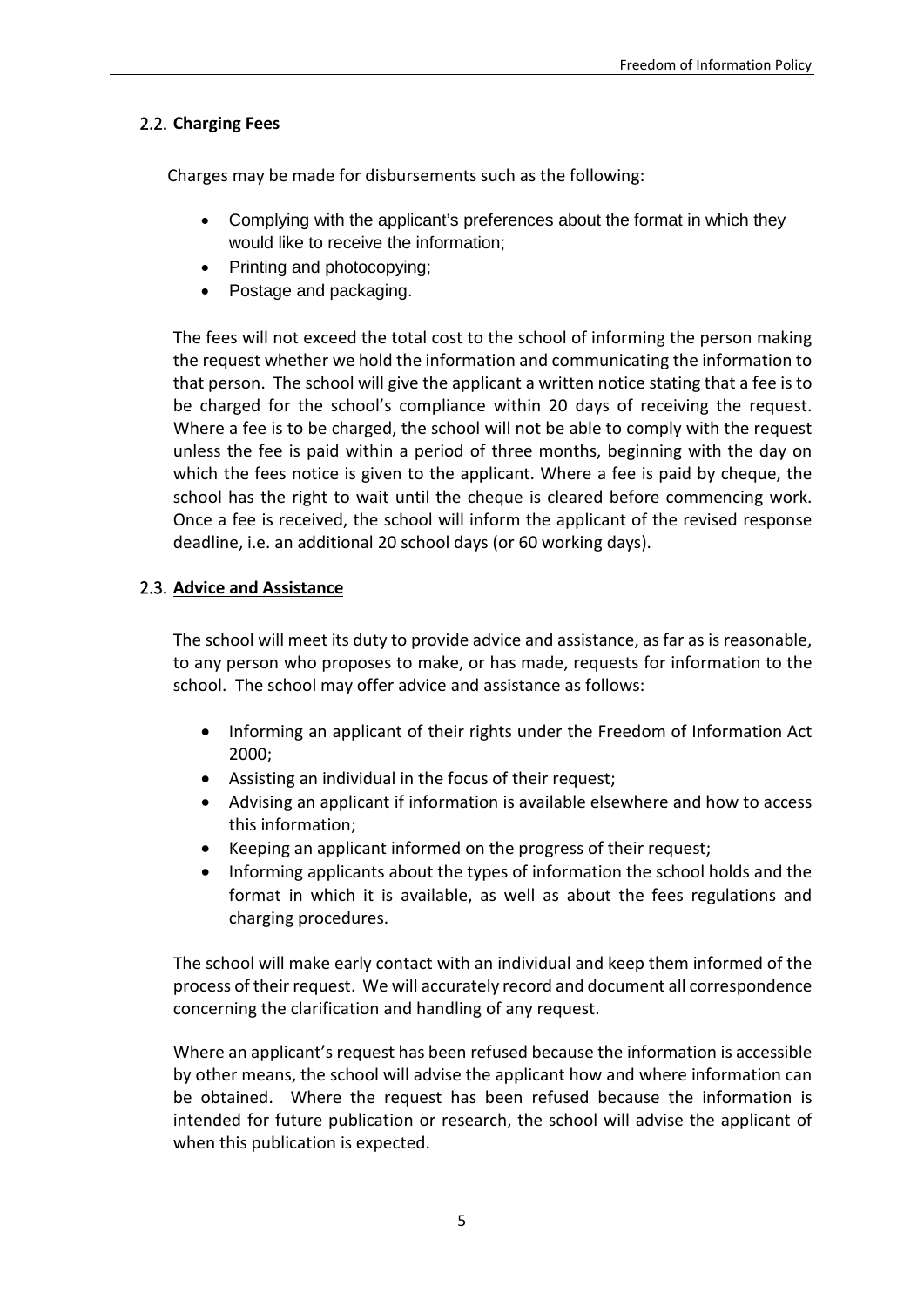Applicants will be given two months to provide any requested clarification. If an applicant decides not to follow the school's advice and assistance and fails to provide clarification, the school is under no obligation to contact the applicant again. If the school is under any doubt that the applicant did not receive the advice and assistance, the school will re-issue it.

#### 2.4. **Third Parties**

The school may need to consult third parties about information held in scope of a request to consider whether it would be suitable to disclose the information. Situations where third parties may need to be consulted include the following:

- When requests relate to persons or bodies who are not the applicant and/or the school ;
- When the disclosure of information is likely to affect the interests of persons or bodies who are not the applicant or the school.

The school will consider if a third party needs to be directly consulted about a request, particularly, if there are contractual obligations that require consultation before information is disclosed. Third parties will also be consulted where the school is proposing to disclose information relating to them or information that is likely to affect their business or private interests. Where the school decides to release information following consultation with a third party, the third party will be informed in advance that the information is going to be disclosed.

#### 2.5. **Requesting an Internal Review of a Response**

If an applicant is not satisfied with the response to a request for information they can request an internal review. This must be made in writing within 40 school days from the date the school issued an initial response to the request. Upon receipt of an application, the school will acknowledge it and inform the applicant of the intended response date, which will usually be within 20 school days of receipt of the application.

If the internal review is complex, requires consultation with third parties or the relevant information is of high volume, the school may need to extend the usual response timeframe. In these cases, the school will inform the applicant and provide an alternative response date. In most cases, the extension will exceed no more than a further 20 school days; however, the actual length of the extension will be decided on a case-by-case basis.

Wherever possible, the review will be undertaken by a different member of staff than the person who took the original decision. The applicant will be informed of the outcome of the review and a record will be kept of such reviews and the final decision that is made.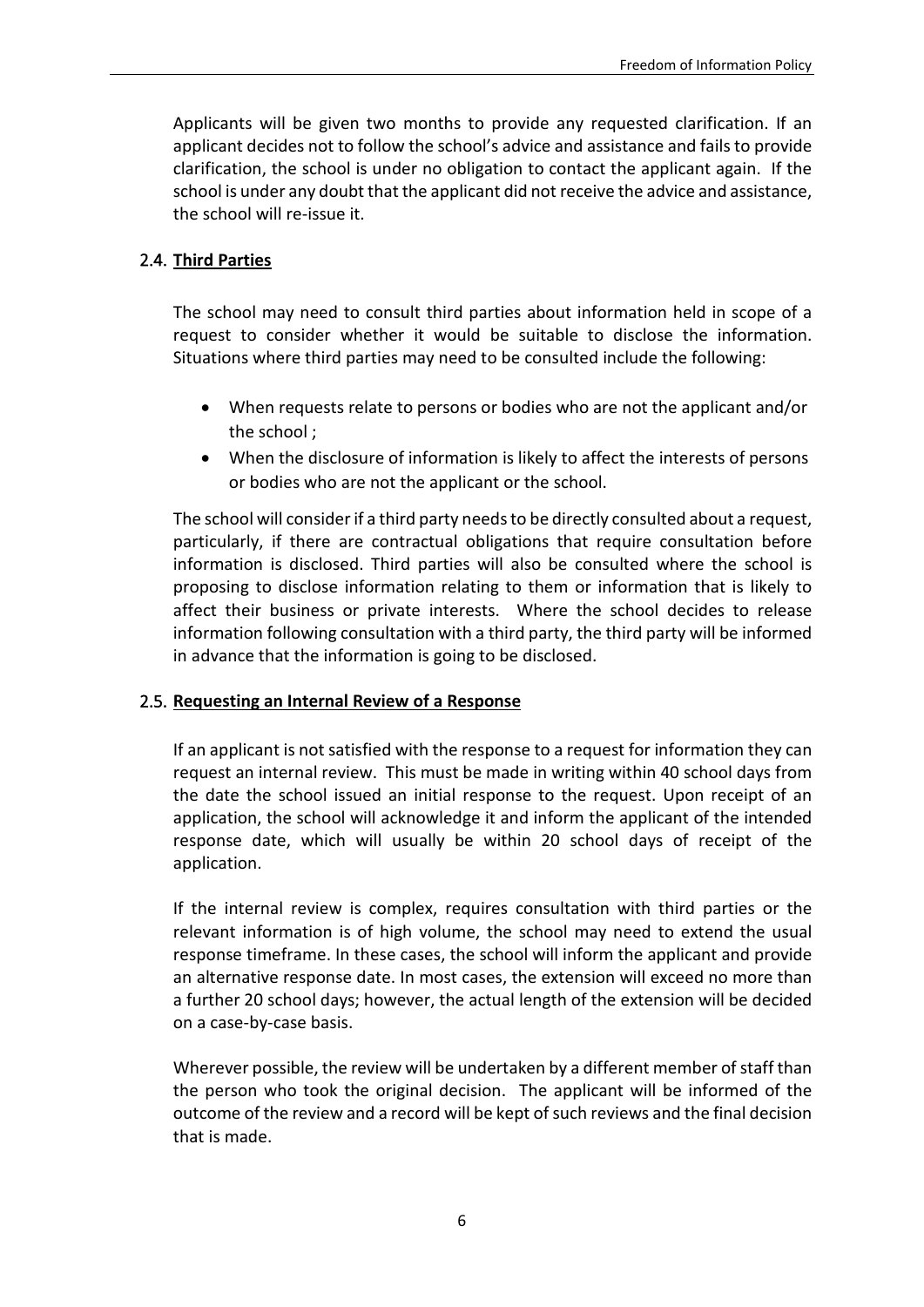If the outcome of the review is to disclose information that was previously withheld, the information will be provided to the applicant at the same time they are informed of the response to the review, where possible. If this is not possible, the applicant will be informed of when the information will be provided. Within the response to a review, the applicant will be informed again of their right to complain to the ICO.

#### **3. Feedback**

We welcome any comments or suggestions you may have regarding this policy and any requests you have made. If you want to make any comments or if you require further assistance or wish to make a complaint then please raise your concern with us in the first instance.

If you are not satisfied with the assistance that you get or if we have not been able to resolve your complaint and you feel that a formal complaint needs to be made then this should be addressed to the Information Commissioner's Office. This is the organisation that ensures compliance with the Freedom of Information Act 2000 and that deals with formal complaints. You can contact the Information Commissioner's Office at <https://ico.org.uk/concerns> .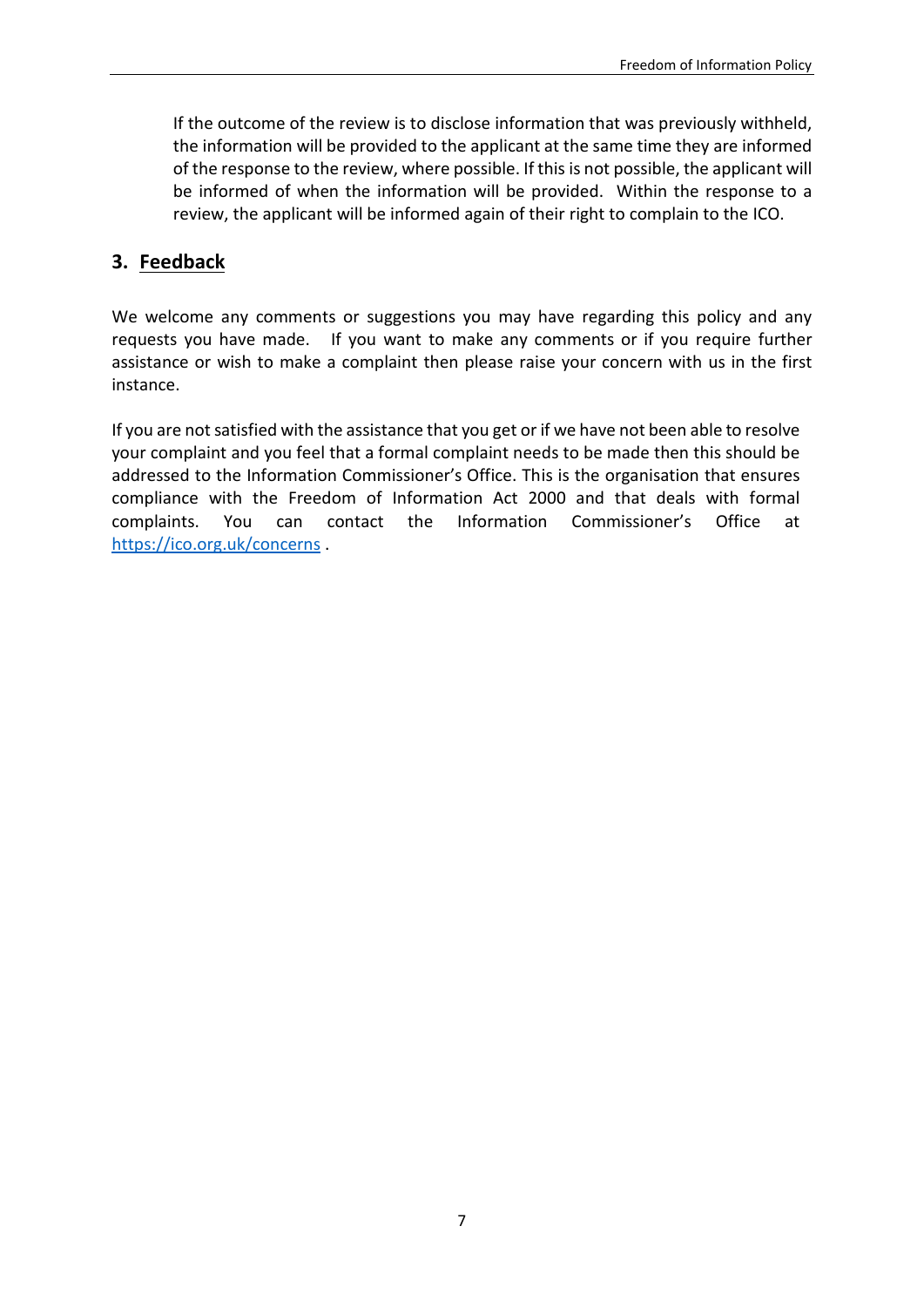#### Appendix 1

## **Publication Scheme for St Gregory's, Bath**

This scheme commits our school to make information available to the public as part of its normal business activities. We will:

- Proactively publish or otherwise make available as a matter of routine, information which is held by the school and falls within the classifications below.
- Specify the information which is held by the school and falls within the classifications below.
- Proactively publish, or otherwise make available as a matter of routine, information in line with the statements contained within this scheme.
- Produce and publish the methods by which the specific information is made routinely available so that it can be easily identified and accessed by members of the public.
- Review and update on a regular basis the information the school makes available under this scheme.
- Produce a schedule of any fees charged for access to information which is made proactively available.
- Make this publication scheme available to the public.

Where information is held, along with all associated charges, can be found in our 'Guide to Information' in Appendix 2 below.

#### **Classes of information**

Information that is available under this scheme includes:

- **Who we are and what we do:** Organisational information, locations and contacts, information on constitutional and legal governance;
- **What we spend and how we spend it:** Financial information is available on request;
- **What our priorities are and how we are doing:** Strategy and performance information, plans, assessments, inspections and reviews;
- **How we make decisions:** Policy proposals and decisions, decision-making processes, internal criteria and procedures, consultations;
- **Our policies and procedures:** Current written protocols for delivering our functions and responsibilities;
- **Lists and registers:** Information held in registers required by law and other lists and registers relating to the functions of the school;
- **The services we offer:** Advice and guidance, booklets and leaflets, transactions and media releases. A description of the services offered.

Information which will not be made available under this scheme includes:

• Information the disclosure of which is prevented by law, or exempt under the Freedom of Information Act 2000, or is otherwise properly considered to be protected from disclosure;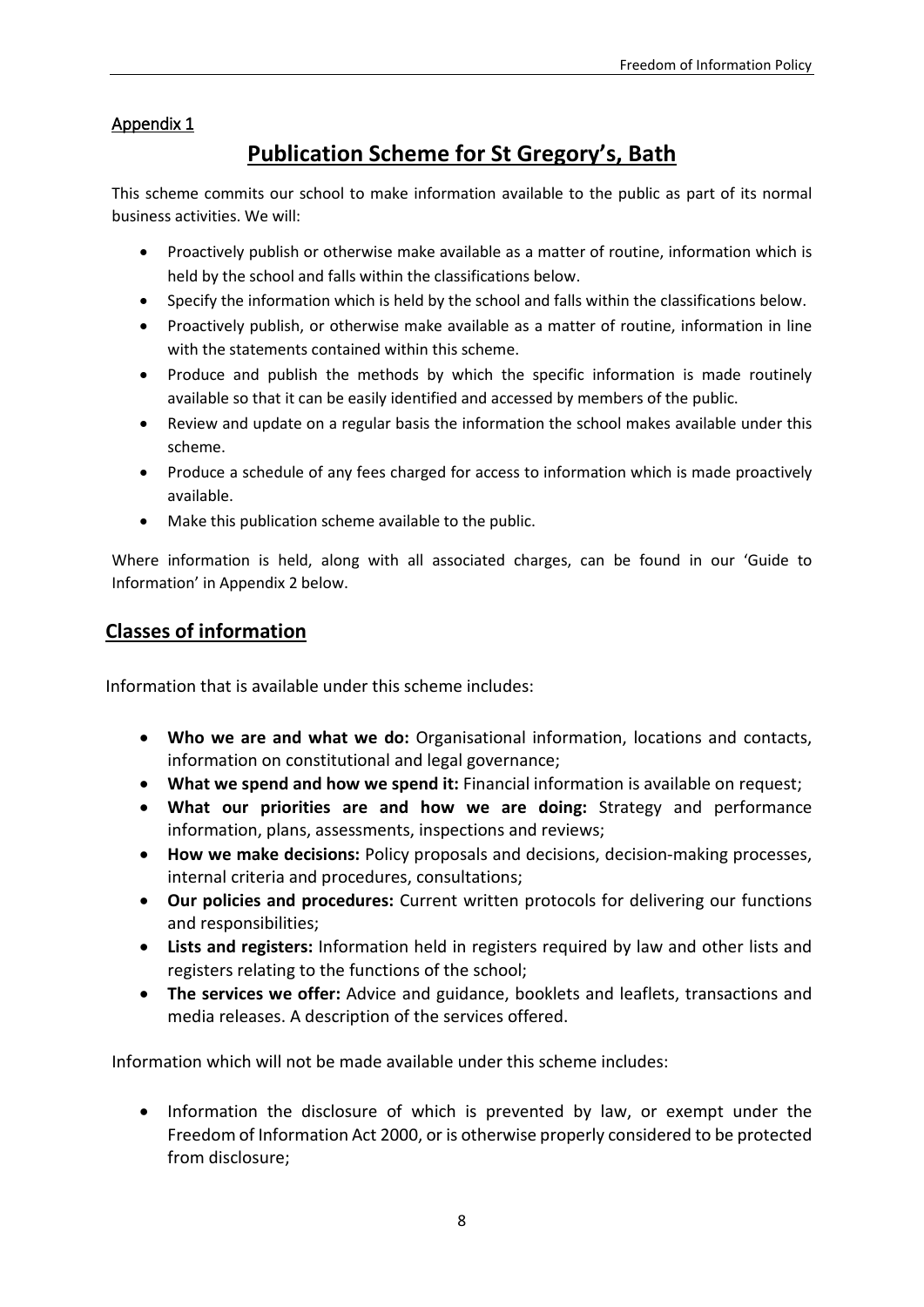- Information in draft form or notes, documents in older versions, emails or other correspondence;
- Information that is no longer readily available as it is contained in files that have been placed in archive storage or is difficult to access for similar reasons.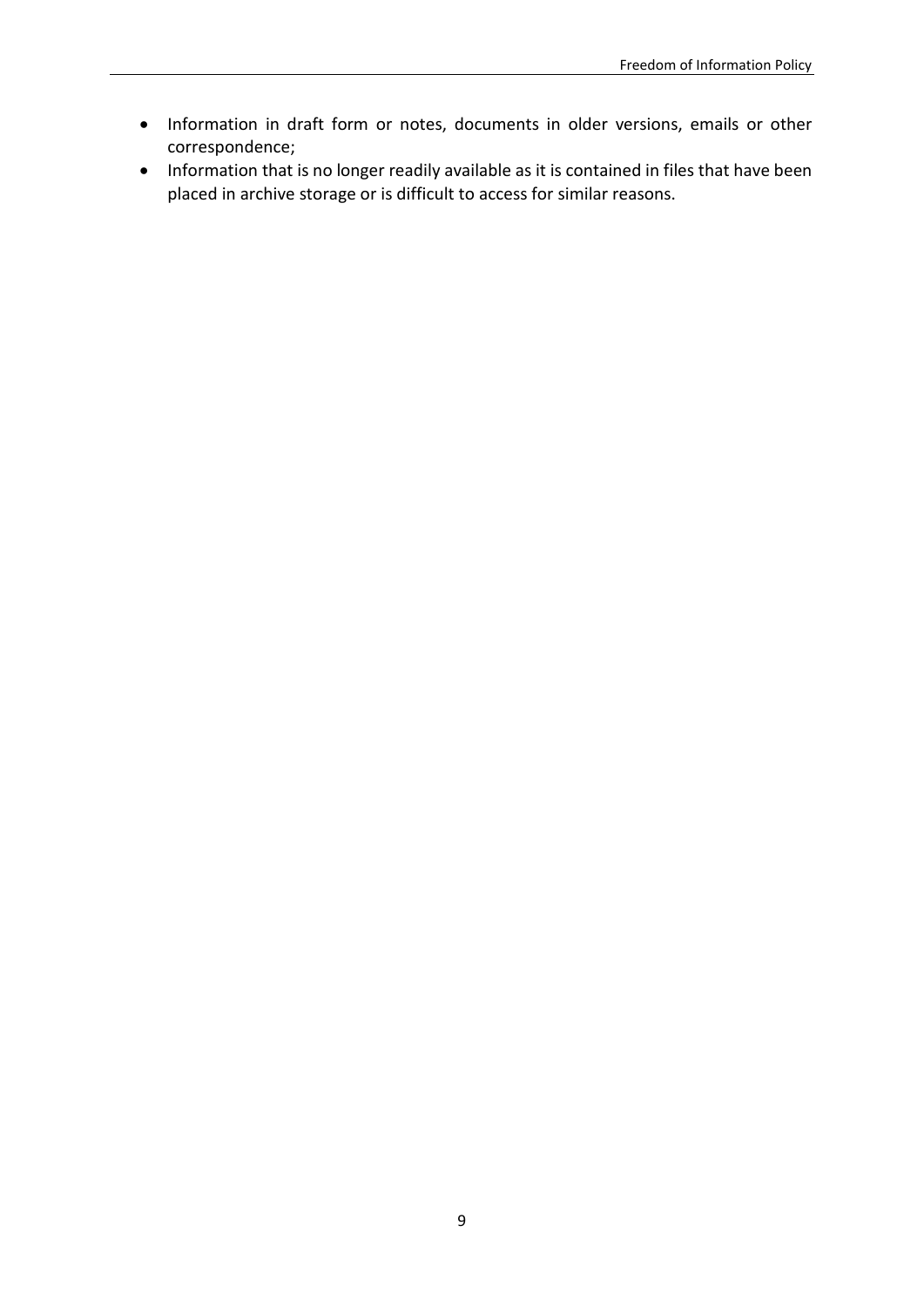#### **Appendix 2**

## **Guide to Information**

| Who we are and what we do                                                        |                                                                                      |      |  |
|----------------------------------------------------------------------------------|--------------------------------------------------------------------------------------|------|--|
| Information to be<br>published                                                   | How the information can be obtained                                                  | Cost |  |
| The school website                                                               | https://www.st-gregorys.org.uk                                                       | Free |  |
| Who's who in the school,<br>the staffing structure and<br>names of key personnel | https://www.st-gregorys.org.uk/about-us/our-<br>staff/                               | Free |  |
| Who's who on the<br>governing board, and the<br>basis of their appointment       | https://www.st-gregorys.org.uk/about-us/our-<br>governors/                           | Free |  |
| Contact details for the<br>Headteacher                                           | https://www.st-gregorys.org.uk/parent-<br>information/statutory-website-information/ | Free |  |
| St Gregory's Prospectus and<br>the New Sixth Prospectus                          | https://www.st-gregorys.org.uk/admissions/                                           | Free |  |
| School session times and<br>term dates                                           | https://www.st-gregorys.org.uk/parent-<br>information/                               | Free |  |
| The school's address,<br>contact details and email<br>address                    | https://www.st-gregorys.org.uk/parent-<br>information/statutory-website-information/ | Free |  |

### **What we spend and how we spend it**

Financial Information is available on request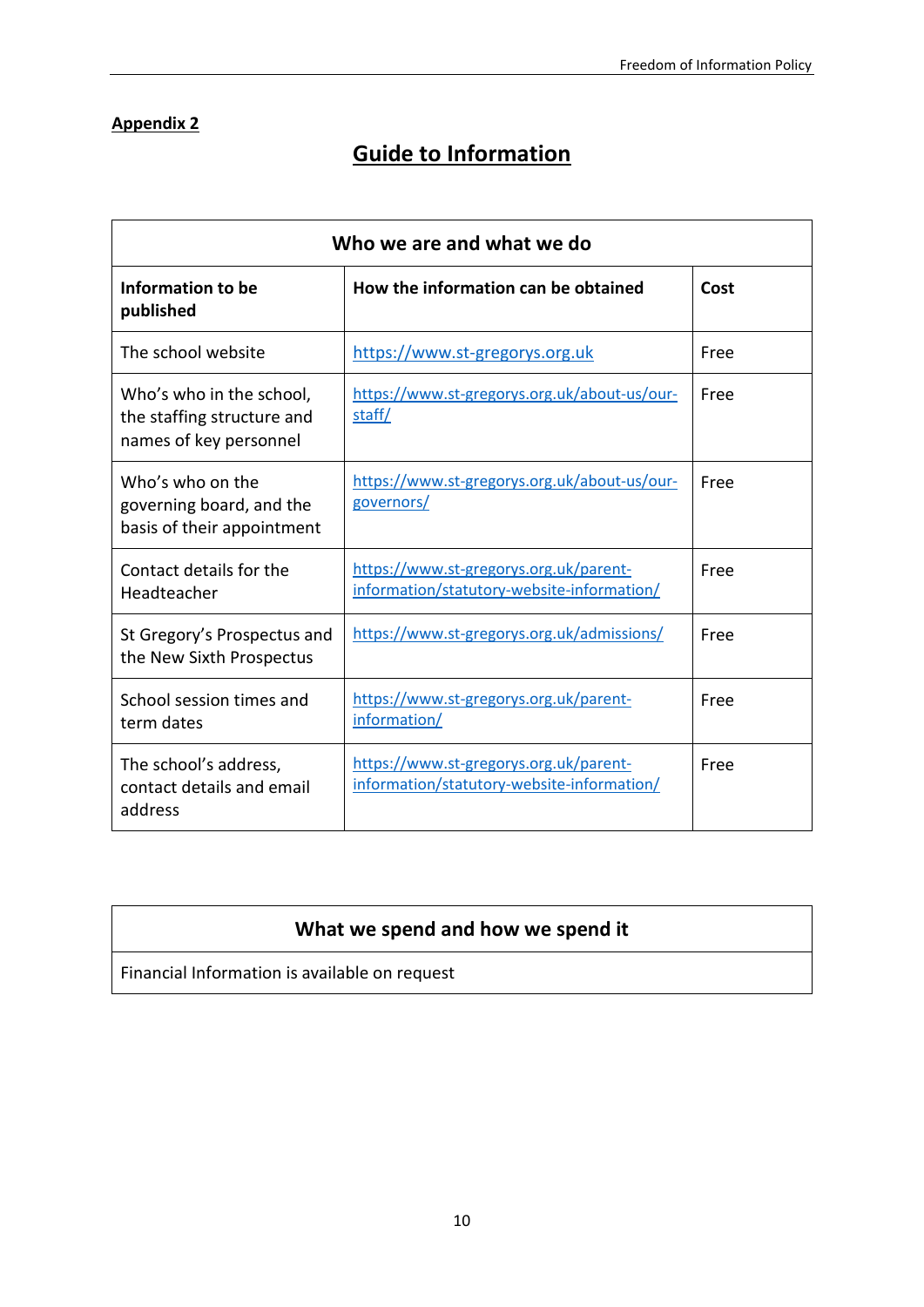| What our priorities are and how we are doing                        |                                                                                          |                                                                            |
|---------------------------------------------------------------------|------------------------------------------------------------------------------------------|----------------------------------------------------------------------------|
| Information to be published                                         | How the information can be obtained                                                      | Cost                                                                       |
| <b>Ethos and values</b>                                             | https://www.st-gregorys.org.uk/parent-<br>information/statutory-website-<br>information/ | Free                                                                       |
| The latest Ofsted full report                                       | https://www.st-gregorys.org.uk/parent-<br>information/statutory-website-<br>information/ | Free                                                                       |
| The performance management<br>policy and procedures                 | Available on request                                                                     | Cost of<br>photocopying,<br>posting and<br>packaging for<br>printed copies |
| The latest performance data                                         | https://www.st-gregorys.org.uk/parent-<br>information/statutory-website-<br>information/ | Free                                                                       |
| The school's future plans (the<br><b>School Development Plan)</b>   | https://www.st-gregorys.org.uk/parent-<br>information/key-documents/                     | Free                                                                       |
| The safeguarding and child<br>protection policies and<br>procedures | https://www.st-gregorys.org.uk/parent-<br>information/key-documents/                     | Free                                                                       |

| <b>How we make decisions</b>                           |                                                                                                         |                                                                     |
|--------------------------------------------------------|---------------------------------------------------------------------------------------------------------|---------------------------------------------------------------------|
| Information to be published                            | How the information can be obtained                                                                     | Cost                                                                |
| Admissions policy                                      | https://www.st-<br>gregorys.org.uk/admissions/                                                          | Free                                                                |
| Information pertaining to<br>admissions                | https://www.st-<br>gregorys.org.uk/admissions/                                                          | Free                                                                |
| Governing Body and<br><b>Committee Meeting Minutes</b> | Available on request - Please note that<br>some information might be exempt<br>from publication by law. | Cost of<br>retrieving,<br>photocopying,<br>posting and<br>packaging |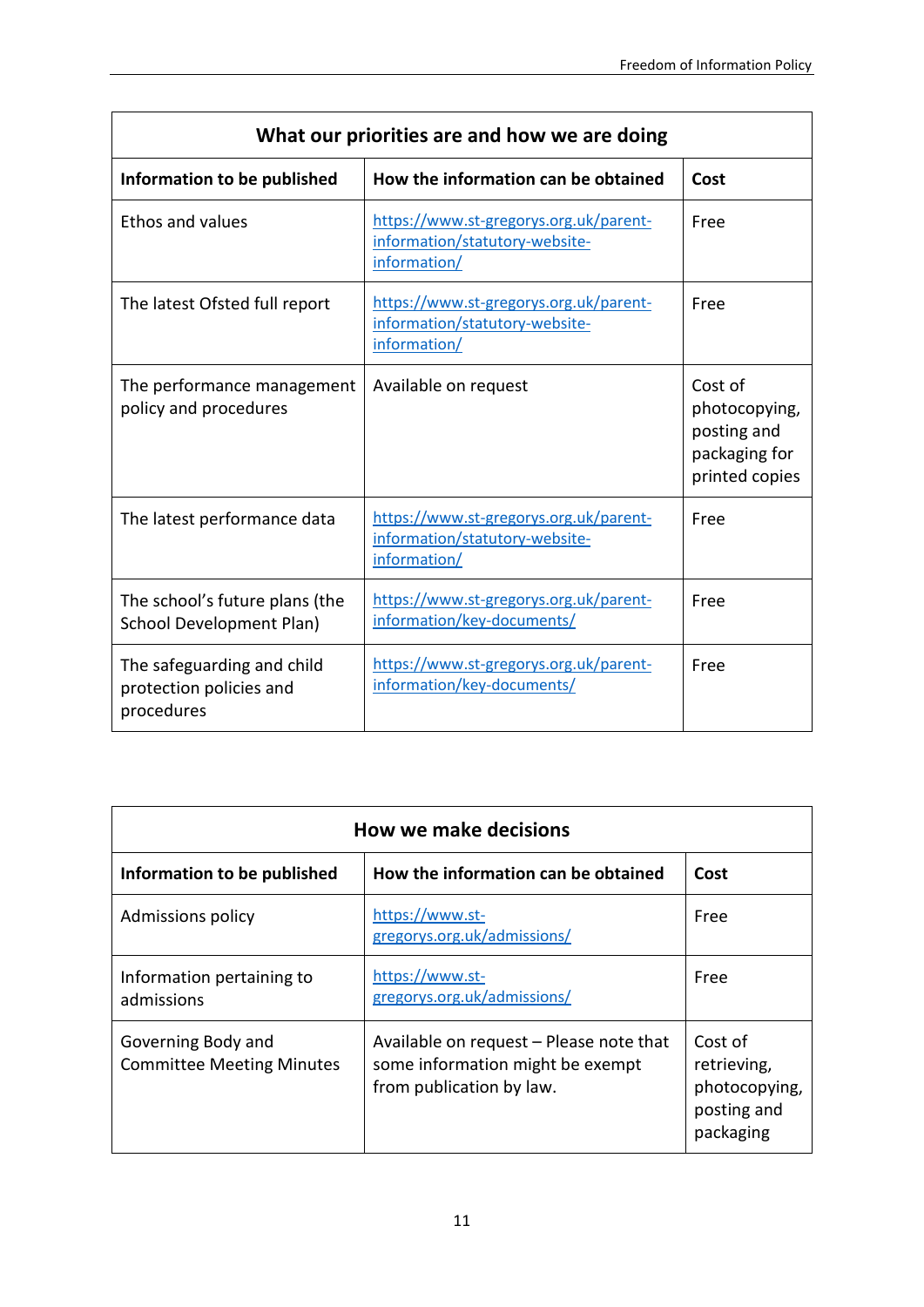| Our policies and procedures                         |                                                                                          |                                                                            |  |
|-----------------------------------------------------|------------------------------------------------------------------------------------------|----------------------------------------------------------------------------|--|
| Information to be published                         | How the information can be obtained                                                      | Cost                                                                       |  |
| Admissions arrangements                             | https://www.st-<br>gregorys.org.uk/admissions/                                           | Free                                                                       |  |
| Allegations of Abuse Against<br><b>Staff Policy</b> | Available on request                                                                     | Cost of<br>photocopying,<br>posting and<br>packaging for<br>printed copies |  |
| <b>Appraising Teacher</b><br>Performance Policy     | Available on request                                                                     | Cost of<br>photocopying,<br>posting and<br>packaging for<br>printed copies |  |
| Behaviour policy (Behaviour<br>For Excellence)      | https://www.st-gregorys.org.uk/parent-<br>information/key-documents/                     | Free                                                                       |  |
| <b>Charging Policy</b>                              | https://www.st-gregorys.org.uk/parent-<br>information/key-documents/                     | Free                                                                       |  |
| <b>Complaints Policy</b>                            | https://www.st-gregorys.org.uk/parent-<br>information/key-documents/                     | Free                                                                       |  |
| Data Protection policy                              | https://www.st-gregorys.org.uk/parent-<br>information/key-documents/                     | Free                                                                       |  |
| <b>Disability Equality Scheme</b>                   | https://www.st-gregorys.org.uk/parent-<br>information/key-documents/                     | Free                                                                       |  |
| <b>Equality Statement</b>                           | https://www.st-gregorys.org.uk/parent-<br>information/statutory-website-<br>information/ | Free                                                                       |  |
| Freedom of Information Policy                       | https://www.st-gregorys.org.uk/parent-<br>information/key-documents/                     | Free                                                                       |  |
| Health and safety policy                            | Available on request                                                                     | Cost of<br>photocopying,<br>posting and<br>packaging for<br>printed copies |  |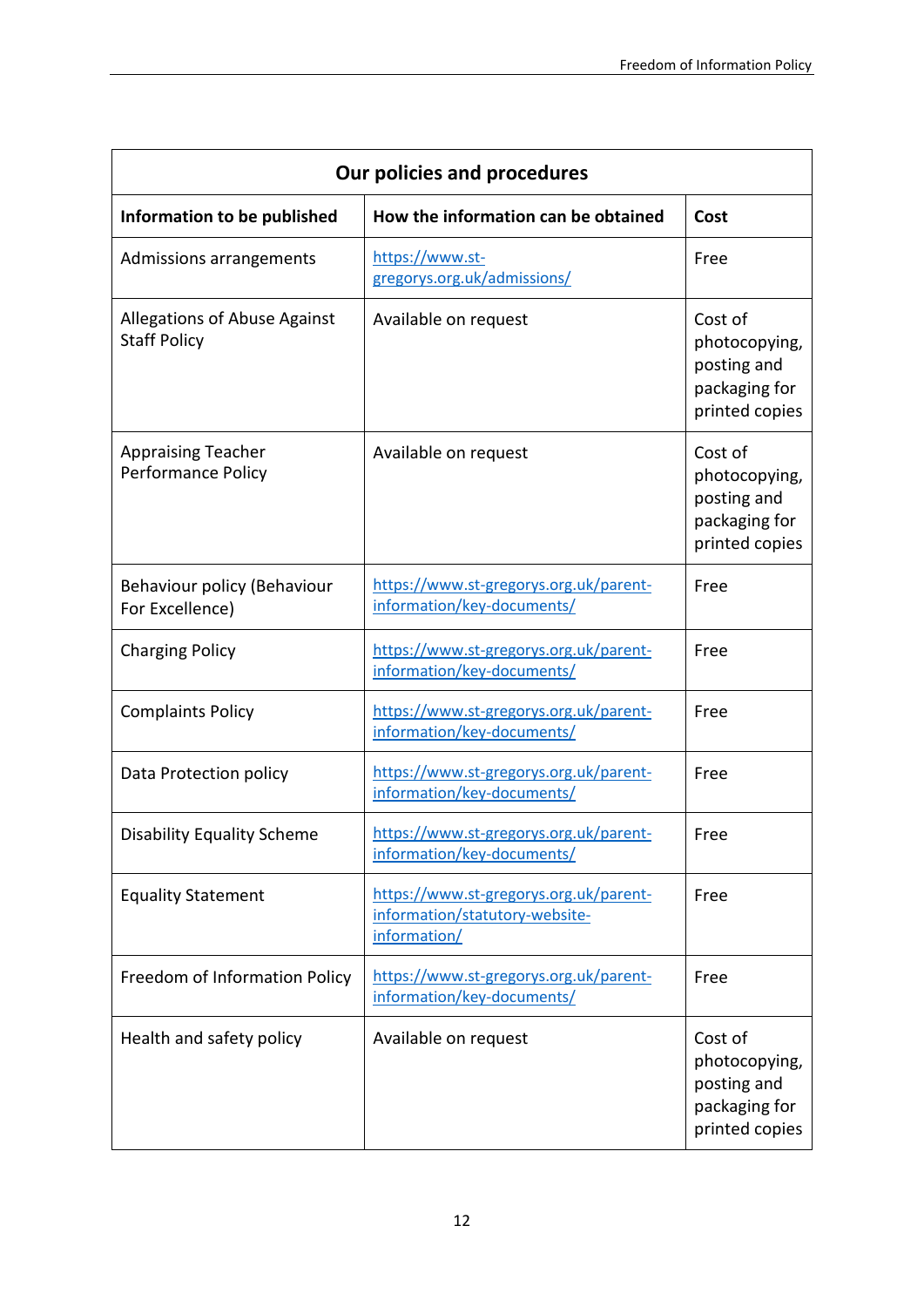| Premises Lettings Charges                                                | https://www.st-gregorys.org.uk/parent-<br>information/key-documents/                     | Free                                                                       |
|--------------------------------------------------------------------------|------------------------------------------------------------------------------------------|----------------------------------------------------------------------------|
| <b>Pupil Premium Action Plan</b>                                         | https://www.st-gregorys.org.uk/parent-<br>information/statutory-website-<br>information/ | Free                                                                       |
| <b>Records Management Policy</b>                                         | https://www.st-gregorys.org.uk/parent-<br>information/key-documents/                     | Free                                                                       |
| Register of business interests<br>of the Headteacher and of<br>Governors | Available on request                                                                     | Cost of<br>photocopying,<br>posting and<br>packaging for<br>printed copies |
| Relationship and Sex<br><b>Education Policy</b>                          | https://www.st-gregorys.org.uk/parent-<br>information/key-documents/                     | Free                                                                       |
| Safeguarding and Child<br><b>Protection Policy</b>                       | https://www.st-gregorys.org.uk/parent-<br>information/key-documents/                     | Free                                                                       |
| Supporting Students with<br><b>Medical Conditions Policy</b>             | https://www.st-gregorys.org.uk/parent-<br>information/key-documents/                     | Free                                                                       |
| SEND information report                                                  | https://www.st-gregorys.org.uk/parent-<br>information/statutory-website-<br>information/ | Free                                                                       |

| <b>Lists and registers</b>    |                                                             |      |
|-------------------------------|-------------------------------------------------------------|------|
| Information to be published   | How the information can be obtained   Cost                  |      |
| <b>Curriculum Information</b> | https://www.st-gregorys.org.uk/about-<br>us/our-curriculum/ | Free |